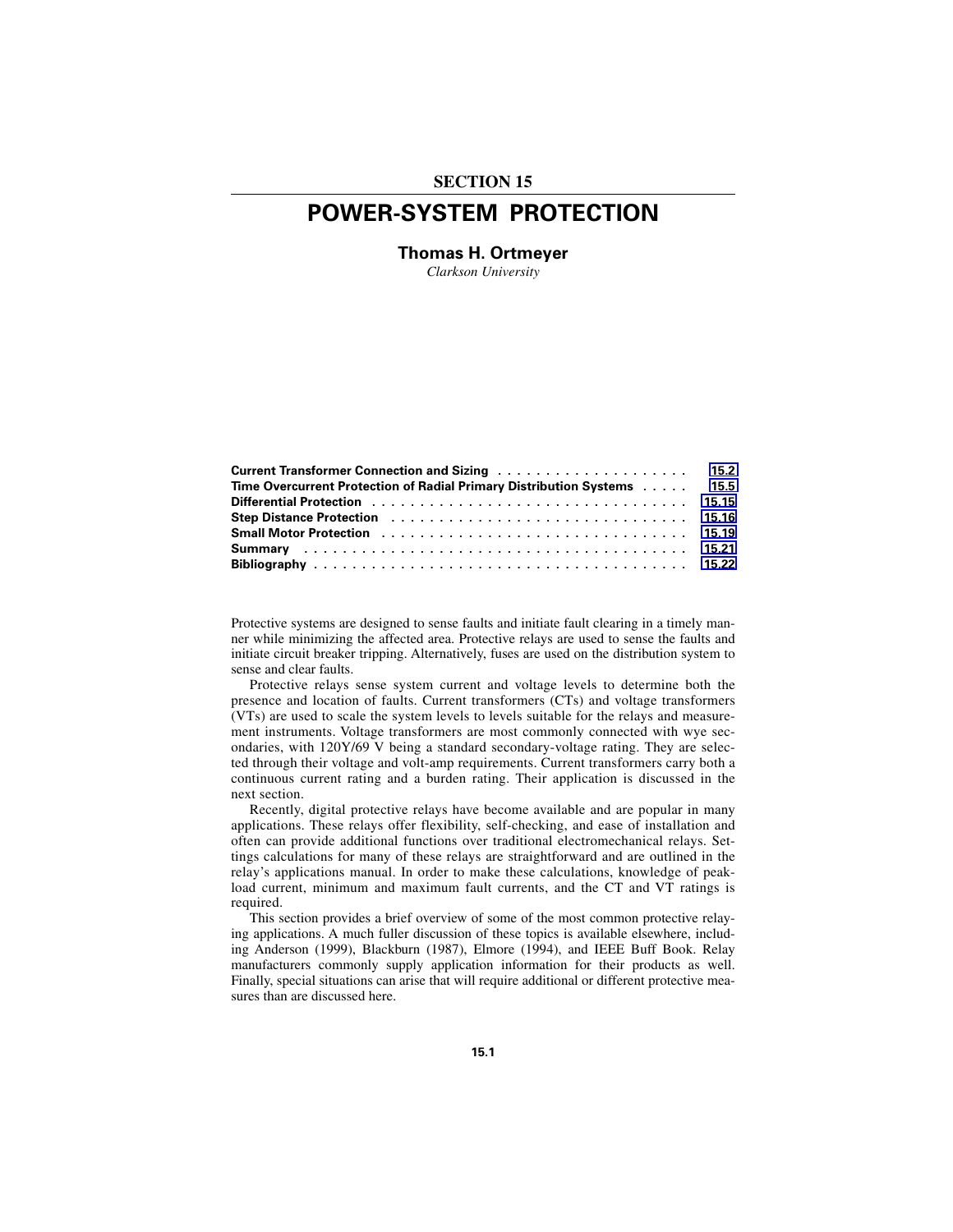# <span id="page-1-0"></span>*CURRENT TRANSFORMER CONNECTION AND SIZING*

Current transformers (CTs) commonly have a 5 A (continuous) secondary rating. Many current transformers are multiratio, with the user being able to select the CT turns ratio from among several available on a particular device. Current transformers are typically able to carry fault currents up to 20 times their rating for short periods of time. Their ability to do this depends on their loading being within their specified burden rating.

#### **Example 15.1**

A current transformer is specified as being 600 A:5 A class C200. Determine it's characteristics.

This designation is based on ANSI Std. C57.13-1978. 600 A is the continuous primary current rating, 5 A is the continuous secondary current rating, and the turns ratio is  $600/5 = 120$ . C is the accuracy class, as defined in the standard. The number following the C, which in this case is 200, is the voltage that the CT will deliver to the rated burden impedance at 20 times rated current without exceeding 10 percent error. Therefore, the rated burden impedance is

$$
Z_{\text{rated}} = \frac{\text{Voltage class}}{20 \cdot \text{Rated secondary current}} = \frac{200 \text{ V}}{20 \cdot 5 \text{ A}} = 2 \text{ }\Omega
$$

This CT is able to deliver up to 100 A secondary current to load burdens of up to 2  $\Omega$ with less than 10 percent error. Note that the primary source of error is the saturation of the CT iron core and that 200 V will be approximately the knee voltage on the CT saturation curve. This implies that higher burden impedances can be driven by CTs which will not experience fault duties of 20 times rated current, for example.

A typical wye CT connection is shown in [Fig. 15.1.](#page-2-0) The neutral points of the CTs are tied together, forming a residual point. Four wires, the three-phase leads and the residual, are taken to the relay and instrument location. The three-phase currents are fed to protective relays or meters, which are connected in series. After these, the phases are connected to form and tied back to the residual. Additional relays are often connected in the residual, as the current in this circuit is proportional to the sum of the phase currents and corresponds to the current that will eventually end up flowing through neutral or ground.

#### **Example 15.2**

The circuit of [Fig. 15.1 h](#page-2-0)as 600:5 class C100 CTs. The peak-load current is a balanced 475 A per phase.

*1.* Determine the Relay Currents for the Peak-Load Conditions.

The *A* phase CT secondary current is

$$
I_A = \frac{475 \text{A}}{120} = 3.96 \text{ A} / 0^{\circ}
$$

Here, the *A* phase current is taken to be at  $0^{\circ}$ . The *B* and *C* phase currents are the same magnitude, shifted by 120°,

$$
I_B = 3.96 \text{ A} / -120^\circ, I_C = 3.96 \text{ A} / 120^\circ
$$

The residual current is

$$
I_R = I_A + I_B + I_C = 3.96 \text{ A} / \text{O}^{\circ} + 3.96 \text{ A} / \text{120}^{\circ} + 3.9.6 \text{ A} / \text{120}^{\circ} = 0 \text{ A}
$$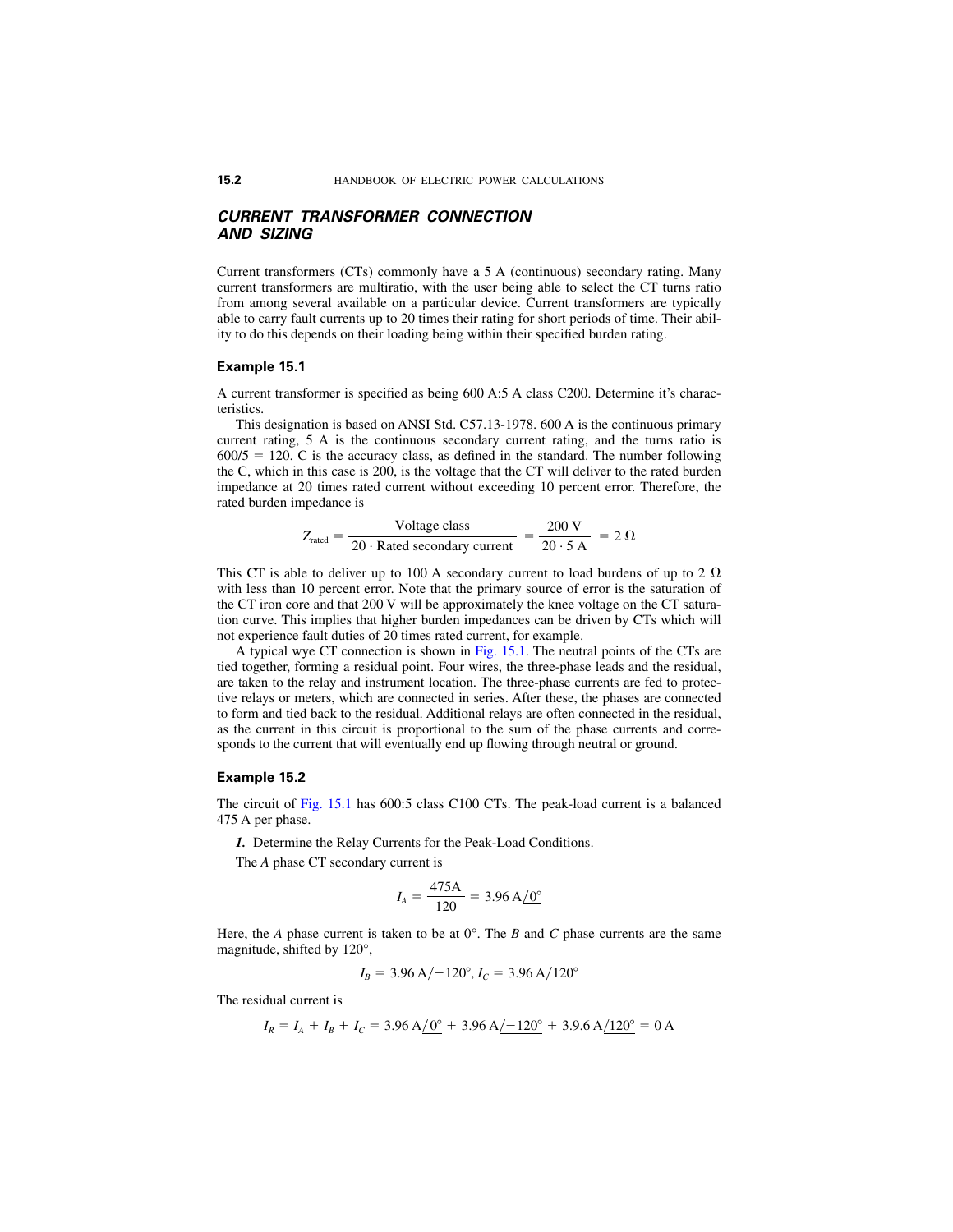<span id="page-2-0"></span>

**FIGURE 15.1** Typical setup for wye-connected CTs protecting a line or piece of equipment.

*2.* The circuit has an *A* phase to ground fault on the line, with fault current magnitude of 9000 A. Find the phase and residual relay currents. Again, assume that the *A* phase current is at 0°.

$$
I_A = \frac{9000 \text{ A}}{120} = 75 \text{ A} / 0^{\circ}
$$
  
\n
$$
I_B = 0 \text{ A}
$$
  
\n
$$
I_C = 0 \text{ A}
$$
  
\n
$$
I_R = I_A + I_B + I_C = 75 \text{ A} / 0^{\circ} + 0 \text{ A} + 0 \text{ A} = 75 \text{ A} / 0^{\circ}
$$

The current path is therefore through the *A* phase lead and back through the residual lead.

*3.* The circuit has a two-phase fault with 5000 amps going out *B* phase and back in on *C* phase. Choose *B* phase current to be at 0°.

$$
I_A = \frac{0 \text{ A}}{120} = 0 \text{ A}
$$
  
\n
$$
I_B = \frac{5000 \text{ A}/180^\circ}{120} = 41.7 \text{ A}/0^\circ
$$
  
\n
$$
I_C = \frac{5000 \text{ A}/180^\circ}{120} = 41.7 \text{ A}/180^\circ = -I_B
$$
  
\n
$$
I_R = I_A + I_B + I_C = 0 \text{ A} + 41.7 \text{ A}/0^\circ + 41.7 \text{ A}/180^\circ = 0 \text{ A}
$$

This current path involves the *B* and *C* phase leads, with no current in either the *A* phase lead or residual.

*4.* The circuit has a three-phase fault with 8000 A per phase.

$$
I_A = \frac{8000 \text{ A} / 0^{\circ}}{120} = 66.7 \text{ A} / 0^{\circ}
$$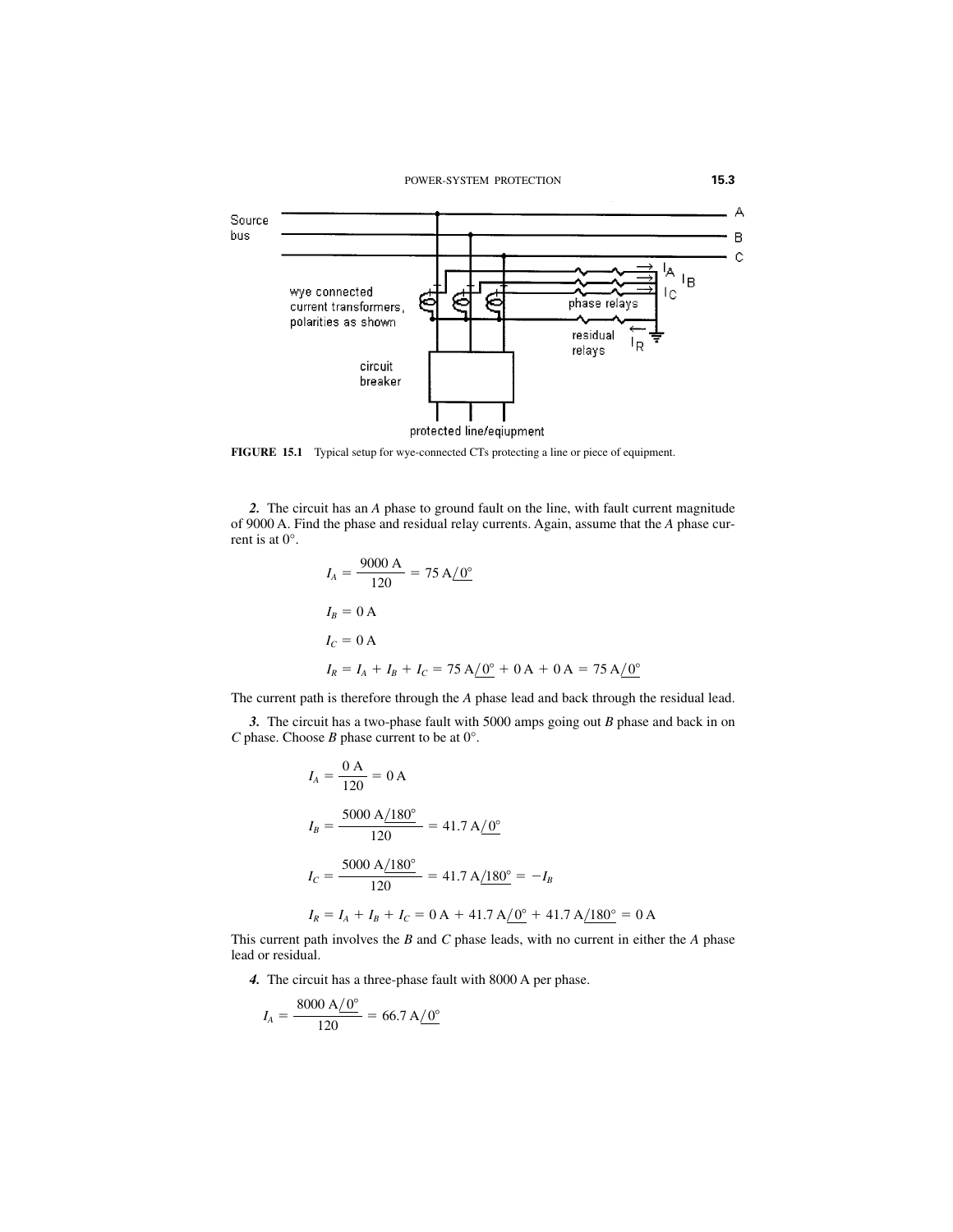$$
I_B = \frac{8000 \text{ A} / -120^{\circ}}{120} = 66.7 \text{ A} / -120^{\circ}
$$
  
\n
$$
I_C = \frac{8000 \text{ A} / 120^{\circ}}{120} = 66.7 \text{ A} / -120^{\circ}
$$
  
\n
$$
I_R = I_A + I_B + I_C = 66.7 \text{ A} / 0^{\circ} + 66.7 \text{ A} / -120^{\circ} + 66.7 \text{ A} / 120^{\circ} = 0 \text{ A}
$$

The phase currents sum to zero, so no current flows in the residual for this fault.

The path of current flow for these various situations must be considered in calculating the CT excitation voltage and subsequent saturation.

#### **Example 15.3**

For part 2, 3, and 4 of Example 15.2, calculate the CT voltage if the phase relay burden is 1.2  $\Omega$ , the residual relay burden is 1.8  $\Omega$ , the lead resistance is 0.4  $\Omega$ , and the CT resistance is 0.3  $\Omega$ . Neglect CT saturation in this calculation.

#### *1. Single-Phase Fault*

The *A* phase CT will have an excitation voltage of

$$
V_{\text{exA}} = I_{\text{Asc}}(Z_{\text{CT}} + 2Z_{\text{lead}} + Z_{\text{phase}} + Z_{\text{residual}})
$$
  
= 75 A(0.3 \Omega + 2 \cdot 0.4 \Omega + 1.2 \Omega + 1.8 \Omega)  
= 307 V

The impedances are primarily resistive, and phase angle is often neglected in the voltage calculations. The impedances can be determined by tracing the path of the current through the CT secondary circuit.

#### *2. Two-Phase Fault*

$$
V_{\text{ex}} = I_{\text{Bsec}}(Z_{\text{CT}} + Z_{\text{lead}} + Z_{\text{phase}})
$$
  
= 41.7 A(0.3 \Omega + 0.4 \Omega + 1.2 \Omega)  
= 79.2 V

The *C* phase CT will see a similar voltage. Note that the *A* phase CT will also see a significant voltage, although it is carrying no current.

#### *3. Three-Phase Fault*

$$
V_{\text{exA}} = I_{\text{Asec}}(Z_{\text{CT}} + Z_{\text{lead}} + Z_{\text{phase}})
$$
  
= 66.7 A(0.3 \Omega + 0.4 \Omega + 1.2 \Omega)  
= 126.7 V

The worst-case fault for this example is therefore the single-phase fault. It is clear that a CT with a saturation voltage of 200 V would experience substantial saturation for this fault. This saturation would cause a large reduction in the current delivered. In the other two cases, the CT remains unsaturated, so the CT will deliver the expected current at this voltage level.

#### **Example 15.4**

*Multiratio Current Transformers.* A current transformer has maximum load current of 650 A and maximum fault current of 10,500 A. The total burden impedance is 2.1  $\Omega$ . A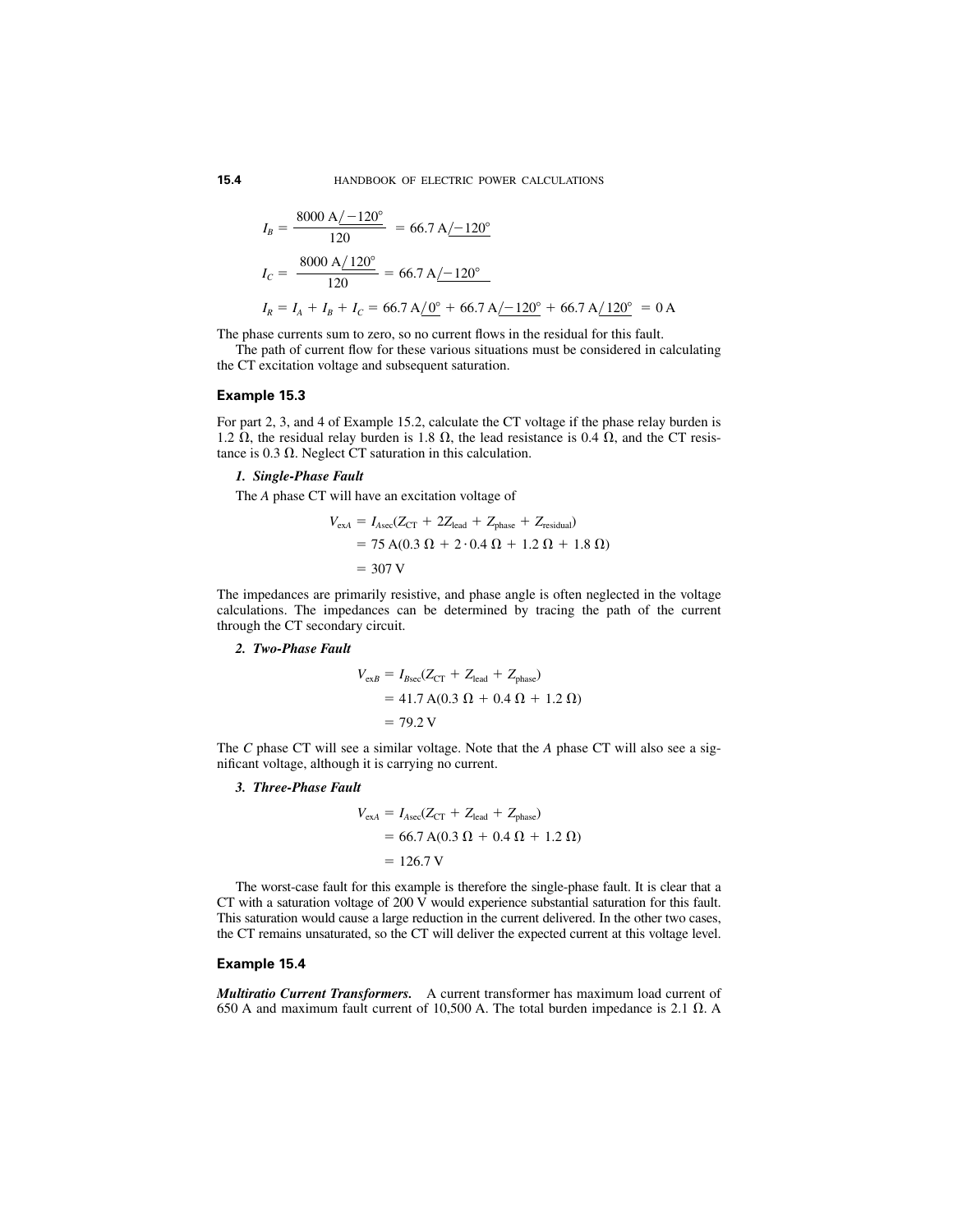<span id="page-4-0"></span>1200:5 class C200 multiratio CT is present. The available CT taps are 100, 200, 300, 400, 500, 600, 800, 900, 1000, and 1200. (These taps represent the primary current rating, with the secondary current rating being 5 A for all tap selections.)

The continuous primary current rating must be greater than 650 A. The continuous rating should also be greater than 5 percent of the maximum fault current—10,500 A/20 or 525 A. Therefore, 800, 900, 1000, and 1200 will satisfy these criteria. The other criteria involves avoiding saturation on the maximum fault. Note that the partial winding use of a CT reduces the saturation voltage in proportion the percentage of the total turns in use. Therefore, the 800:5 tap has  $800/1200 = 67$  percent of the turns in use. Estimating the full winding saturation voltage at 200 V, the saturation voltage for the 800 A tap is

$$
V_{\text{knee}} = 0.67 \cdot 200 \,\text{V} = 133 \,\text{V}
$$

Neglecting saturation, the worst-case voltage on the CT would be

$$
V_e = \frac{I_{\text{fault}}}{N_{\text{CT}}} Z_{\text{burden}} = \frac{10,500 \text{ A}}{160} 2.1 \ \Omega = 138 \text{ V}
$$

 $I_{\text{fault}}$  is the fault current flowing in the CT primary, and  $N_{\text{CT}}$  is the CT turns ratio in use. In this case, the excitation voltage is somewhat higher than the CT knee voltage, so a different tap should be considered. For the 1000:5 ratio setting,

$$
V_{\text{knee}} = 0.833 \cdot 200 \,\text{V} = 167 \,\text{V}
$$

and the expected maximum excitation voltage would be

$$
V_e = \frac{I_{\text{fault}}}{N_{\text{CT}}} Z_{\text{burden}} = \frac{10,500 \text{ A}}{200} 2.1 \ \Omega = 110 \text{ V}
$$

This voltage is significantly less than the CT knee voltage, so that the CT ratio of 1000:5 is a better choice than the 800:5 ratio in this application.

# *TIME OVERCURRENT PROTECTION OF RADIAL PRIMARY DISTRIBUTION SYSTEMS*

Time overcurrent (TOC) protection is the common protection method used on radial distribution networks. Time overcurrent relay characteristics offer fast response at high current levels, with the response time increasing as fault current level declines. With careful coordination between devices, selective coordination is possible so that the fault is sensed and cleared by downstream devices before the upstream device responds to the fault. TOC relay characteristics also allow for selective coordination between fuse and relay and between fuses. In addition to these devices, automatic circuit reclosers are selfcontained devices that can be pole-mounted and will sense and clear faults to isolate feeder segments.

#### **Example 15.5**

[Figure 15.2](#page-5-0) shows an example involving a pair of fuses where the downstream fuse protects the upstream fuse for a fault at the location shown. Fuse operation is characterized by the fuse element melting, arcing, and clearing the fault. Fuses will generally coordinate if the total clearing time of the protecting fuse is less than 75 percent of the minimum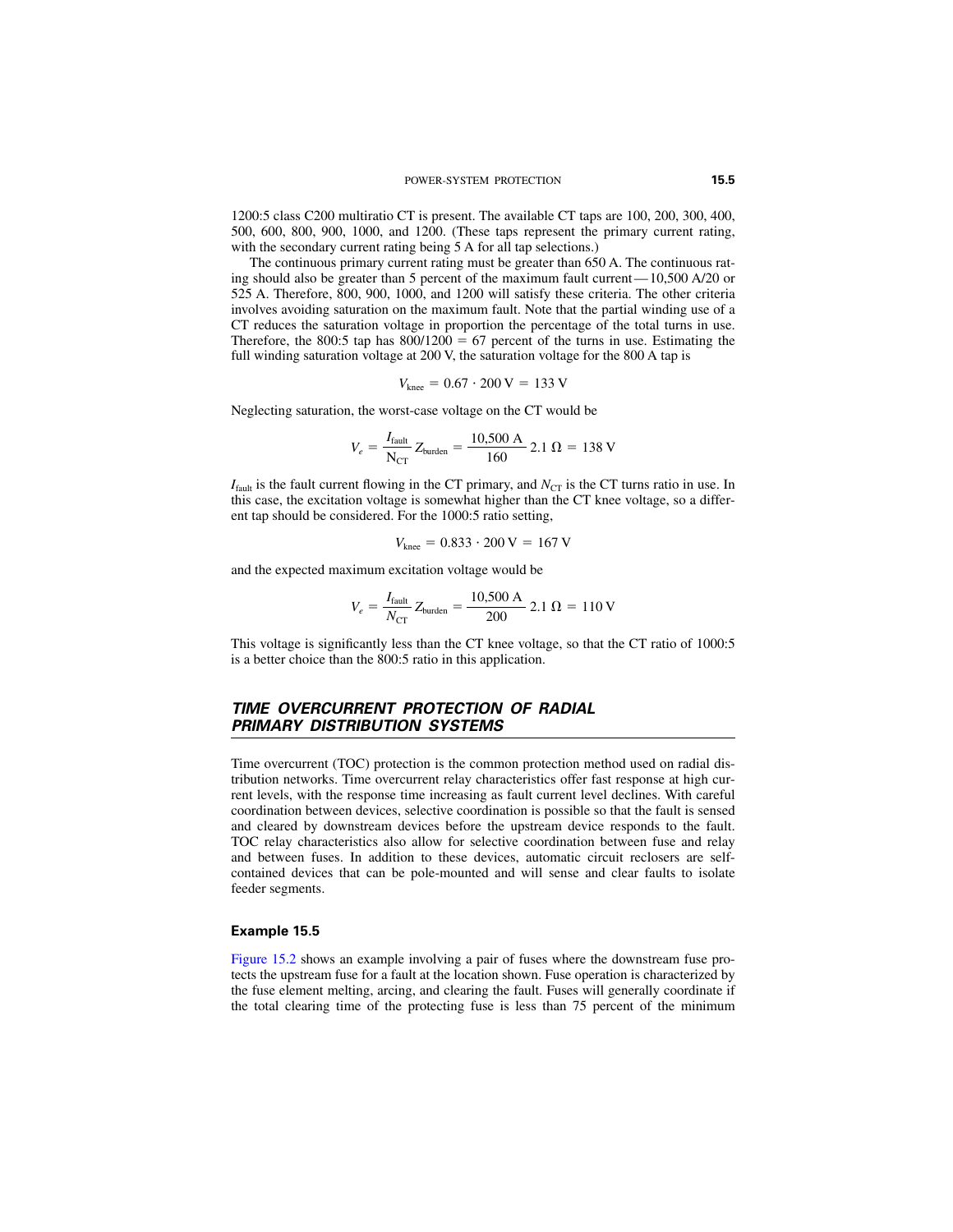<span id="page-5-0"></span>

**FIGURE 15.2** Protected and protecting fuse terminology.

melting time of the protected fuse for all currents up to the maximum fault current that the pair will experience. The maximum fault current is typically the bolted (zero fault impedance) fault just downstream of the protecting fuse. [Figure 15.3 s](#page-6-0)hows a 50-K (50-A continuous current rating, K fuse curve) fuse link protecting a 140 K fuse link for a maximum coordinating current of 5000 A. For either fuse, the lower boundary represents the minimum melting time of the fuse link, while the upper boundary represents the total clearing time of the fuse link. The curves are closest at 5000 A, and the gap between curves at this point represents the available coordinating margin. In this case, the total clearing time of the 50-K fuse link is about 80 percent of the minimum melting time of the 140-K link at 5000 A, so the margin is a bit too small to ensure coordination at 5000 A.

Time-current curves for specific devices are available from the device manufacturer. Coordination curves can be drawn by hand or on the computer using one of several software packages that are available on the market.

#### **Example 15.6**

*Selection of Distribution Transformer Fuse.* Transformer trf-1 is a three-phase, 900 kVA, 13.2-kV:480-V grounded wye-grounded wye transformer. Rated load current in the primary winding of the transformer is

$$
I_{\text{rated}} = \frac{450 \text{ kVA}}{\sqrt{3} \cdot 13.2 \text{ kV}} = 20 \text{ A}
$$

It can typically be expected that transformer inrush current on this bank will be 10 to 12 times rated current for 100 ms, with the first half-cycle of current being somewhat higher. Also, some duration of overload current can be expected due to cold load pickup. Allow 2 times rated current for 10 s due to this effect. The transformer fuse cannot operate for any of these events. On the other hand, the fuse must operate and clear the fault before transformer damage occurs during a fault on the transformer secondary. Many transformers are designed to conform to the damage points described in ANSI Std. C57.109[. Figure](#page-7-0) [15.4](#page-7-0) shows the time-current curve for these points. The figure also shows the melting and clearing curves of a 30-K fuse link. The fuse-link melting curve lies above all the load points, indicating it will not melt for these normal conditions. The fuse clearing curve lies below the transformer damage points, indicating that it will protect the transformer.

Note that the transformer fuse melting curve must also be above the transformer secondary circuit breaker total clearing curve. Also, the possibility of ferroresonance should be examined in distribution transformers with ungrounded primaries.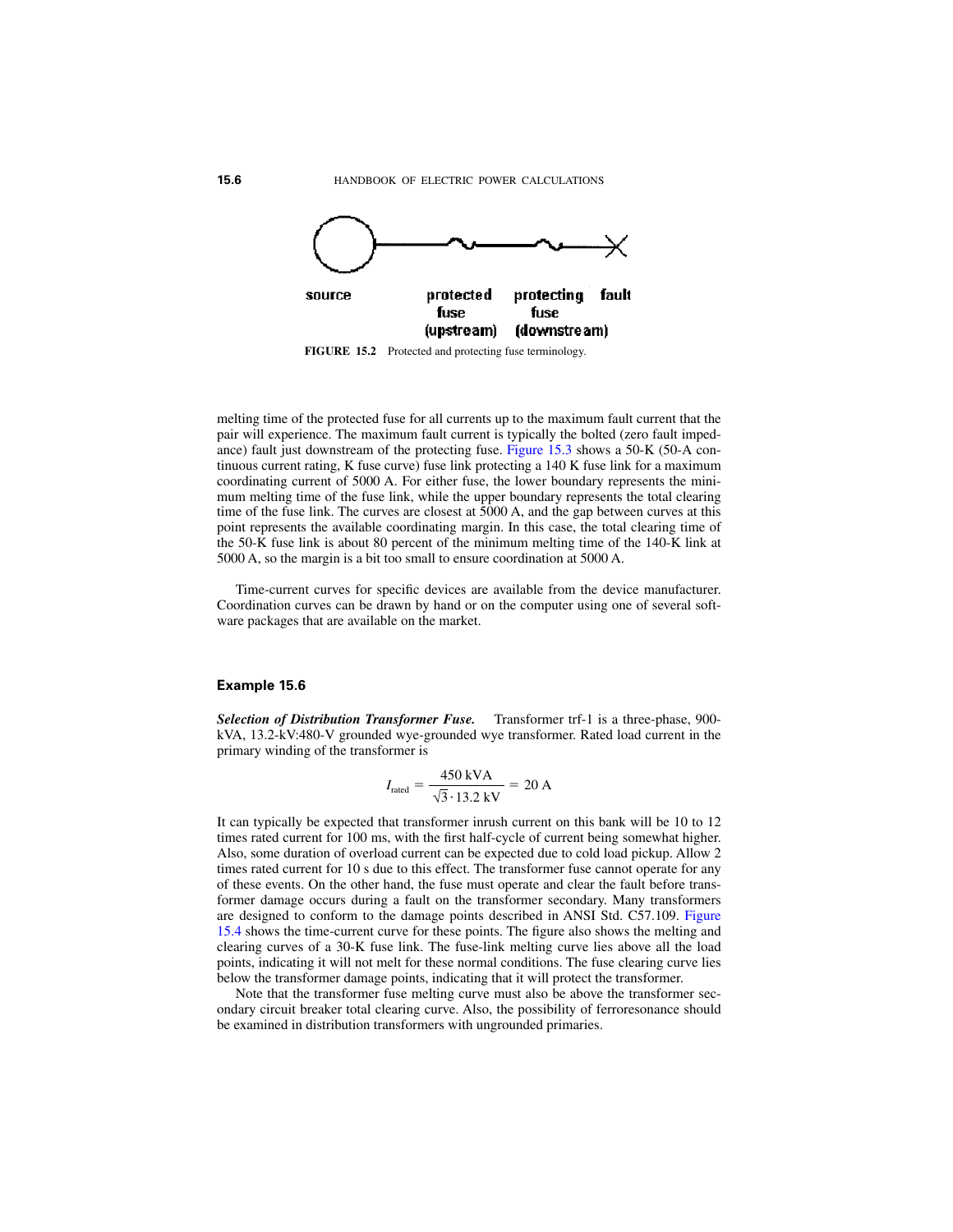

<span id="page-6-0"></span>**FIGURE 15.3** Time-current curve showing the coordination of a 50-K fuse link with a 140-K fuse line, for a maximum fault current of 5000 A.

Time overcurrent protection of primary radial distribution lines is accomplished in a similar fashion. The one-line diagram of a typical line is shown i[n Fig. 15.5.](#page-8-0) This line has a feeder-head circuit breaker that employs time overcurrent relays for sensing faults. It has a recloser located at the approximate midpoint of the line. It also has several sectionalizing fuses, which are intended to isolate feeder taps, most of which are single phase. Finally, the feeder feeds numerous distribution transformers, which are protected by fuses. There is no generation on this feeder, so that all load current and fault current flows from the source through the substation bus and out the feeder to the fault. [Figure 15.6](#page-9-0)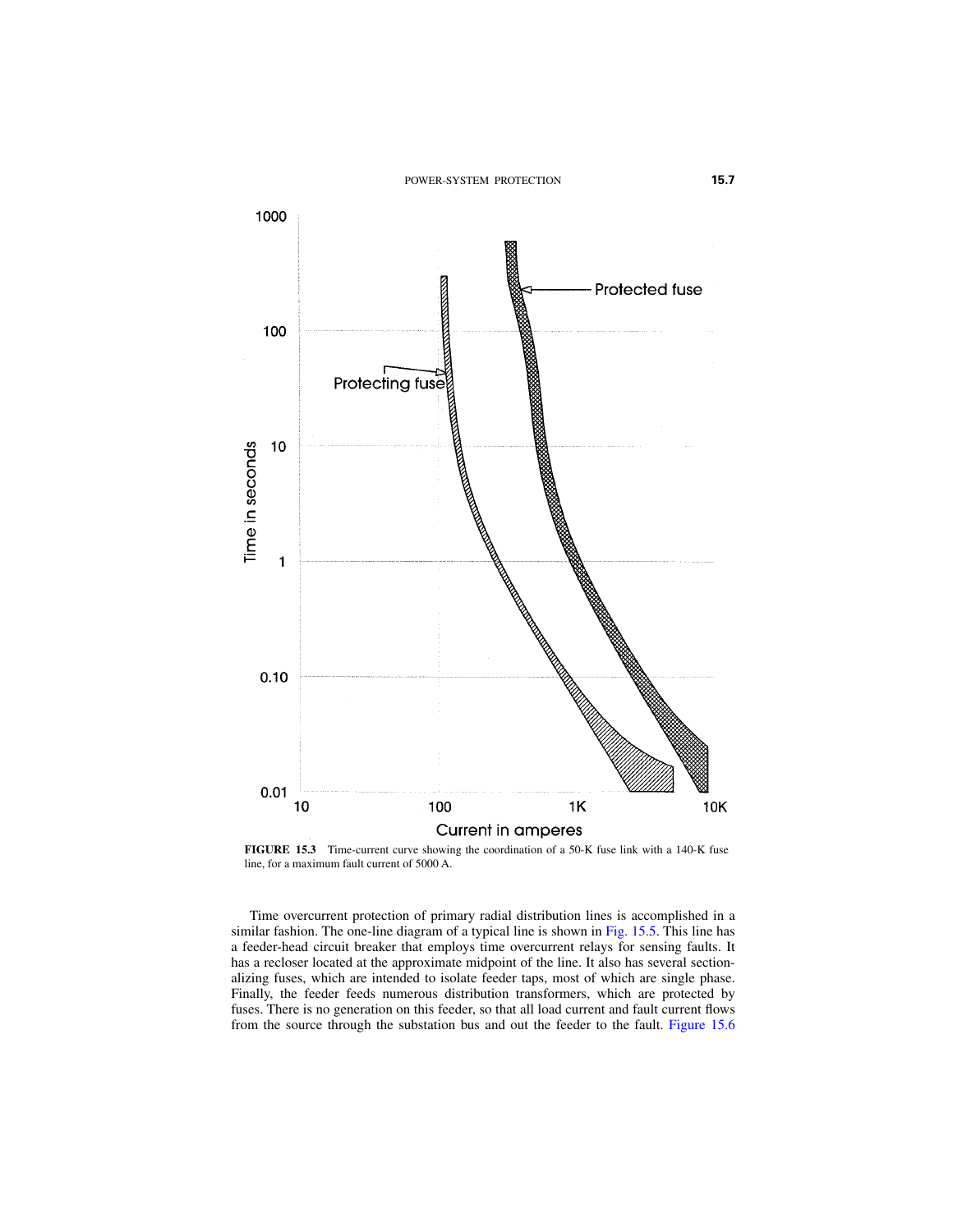

<span id="page-7-0"></span>**FIGURE 15.4** Time-current curve showing a 30-K fuse line protecting a 450-kVA transformer.

shows the same feeder with peak load currents noted. [Figure 15.7 s](#page-10-0)hows the same diagram with fault currents noted for faults at various locations on the diagram. It also shows the conductor size for the feeder.

The feeder protection must be determined to meet several objectives:

- **1.** It must sense all faults on its section.
- **2.** It must sense and clear faults before any equipment damage occurs.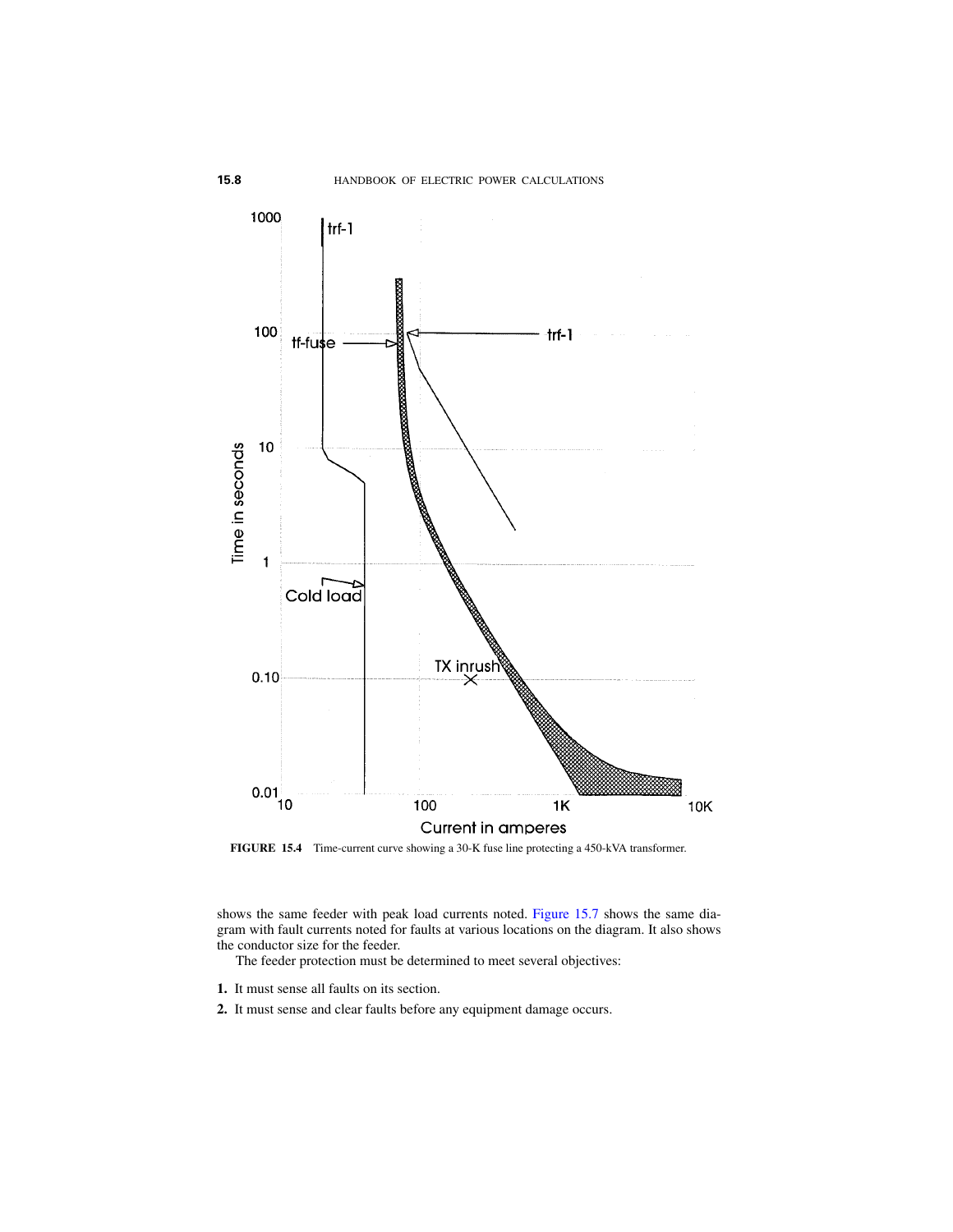<span id="page-8-0"></span>

**FIGURE 15.5** One-line diagram of a distribution feeder showing feederhead circuit breaker (CB), line recloser, and sectionalizing fuses.

- **3.** It must coordinate with upstream devices by sensing and clearing faults before the upstream device senses the fault.
- **4.** It must avoid operating for load currents, including cold load pickup.

Finally, it must be noted that a large percentage of faults occurring on overhead lines are temporary. On temporary faults, it is possible to extinguish the arc by clearing the fault and then successfully return the line to service. This has obvious benefits for system reliability. Circuit breakers and reclosers are therefore commonly reclosed 1 to 3 times following a fault. Fuses, of course, must be replaced manually, resulting in an outage. In many cases, a fast trip is employed on a circuit breaker or recloser with the intention of having the fast trip operate and clear the fault prior to fuse melting. If the fault is temporary, the full circuit is returned to service following reclosing. If the fault is permanent, however, circuit reclosing will cause a restrike of the fault. Following one or two fast trips, the sensing device is switched to a slow trip, which allows the fuse to melt and clear before the slow-trip time elapses. This method, which is commonly referred to as fuse saving, allows service to be maintained to feeder taps for temporary faults on the tap and also allows service to be maintained on the main feeder for permanent faults on the tap.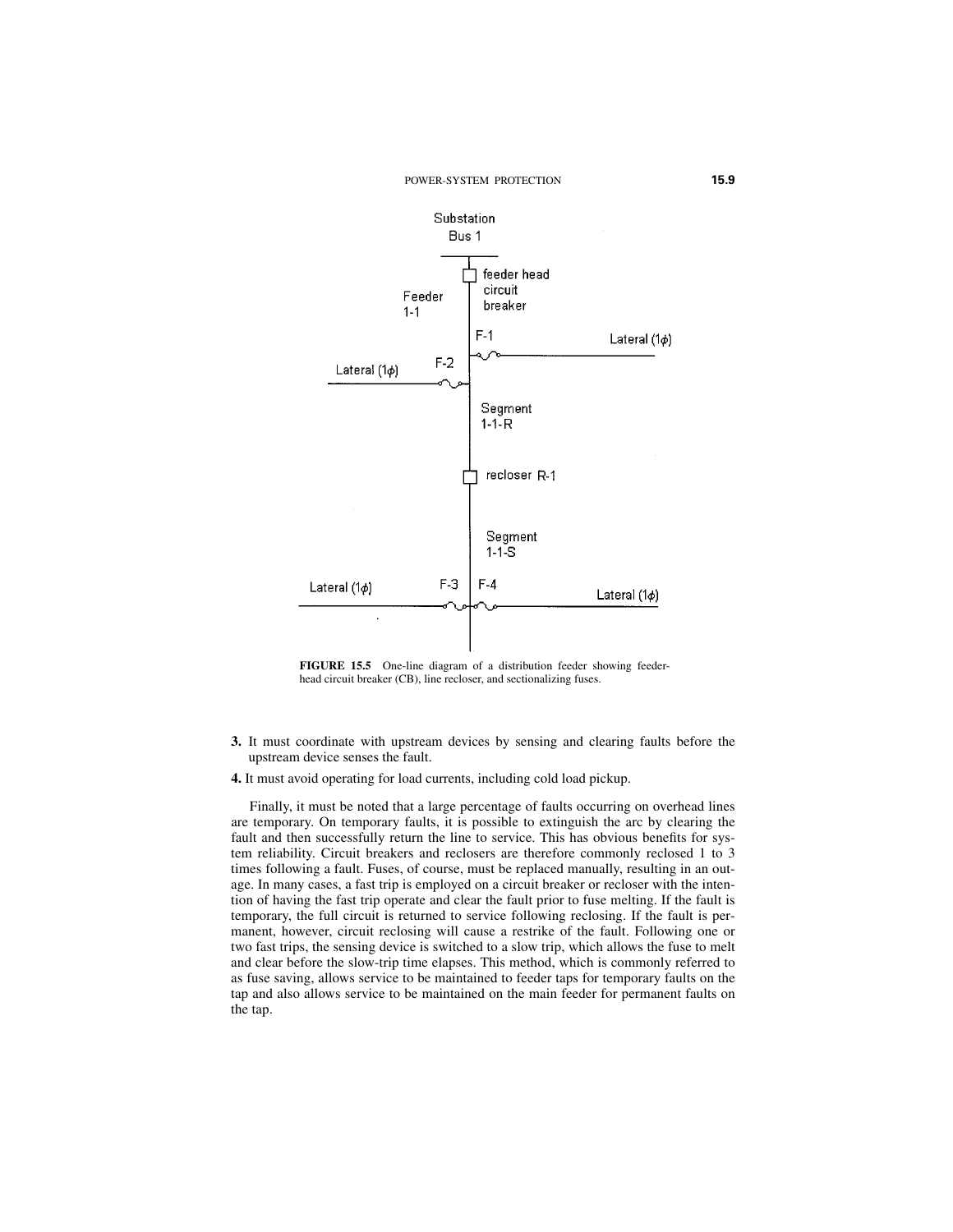<span id="page-9-0"></span>

**FIGURE 15.6** Feeder one-line diagram showing peak-load currents.

#### **Example 15.7**

*Coordinate the [Fig. 15.4](#page-7-0) Feeder.* Coordination of the various devices on the feeder is accomplished graphically through the use of time current curves (TCCs). This is generally an iterative process that is done graphically. The graphs can be drawn by hand or with one of several computer-aided engineering tools that are available. The following procedure outlines one approach to coordinating the feeder protection. Throughout this example, fuse and relay response curves and settings values are inserted into the discussion. These values are obtained from the fuse or relay manufacturer for their specific devices.

#### *1. Determine the Feeder Head Relay Setting*

The feeder head relay is fed by 600:5 current transformers, which sense the phase current in the circuit breaker. The relay setting requires a minimum pickup value, which sets the minimum fault current to which the relay will respond. The second setting is the time dial setting, which sets the time delay of the relay. A common starting point for setting the minimum pickup on primary distribution systems is twice maximum load current. Therefore, the initial setting for the circuit breaker relay should be approximately 1000 primary A. The current transformer rating is 600:5, so the TOC relay will see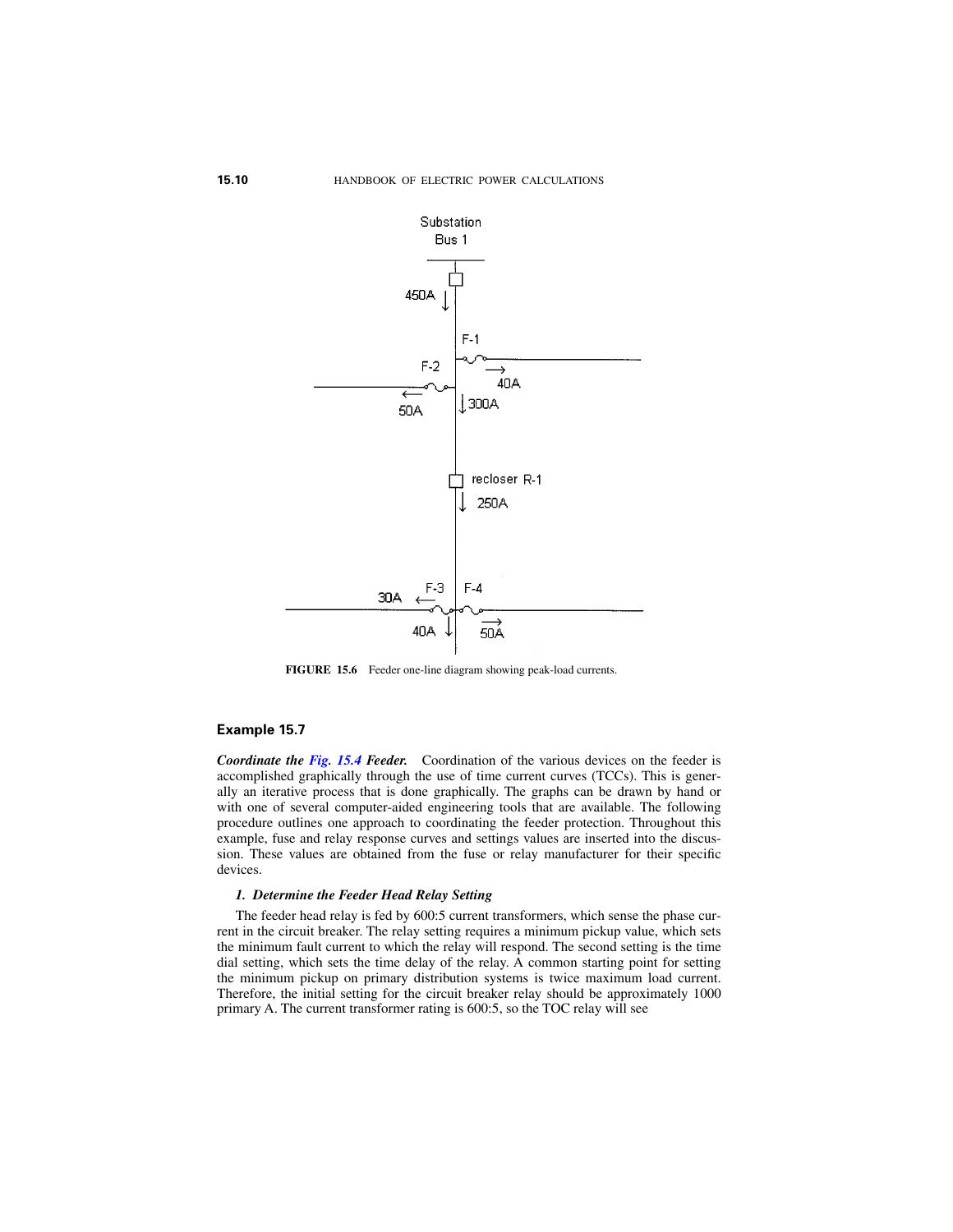<span id="page-10-0"></span>

**FIGURE 15.7** Feeder one-line diagram showing maximum fault currents at selected points and cable sizes.

$$
I_{\text{relay}} = \frac{I_{\text{primary}}}{N_{\text{CT}}} = \frac{1000 \text{ A}}{120} = 8.33 \text{ A}
$$

The closest available relay tap is 8.0 A, which corresponds to a primary setting of 960 A. The relay time lever is chosen so that the feeder circuit breaker will clear feeder faults before the substation transformer overload relay responds to the fault[. Figure 15.8 s](#page-11-0)hows the transformer overload relay curve. The total clearing time of the feeder circuit breaker is the relay response time plus the circuit breaker clearing time, plus auxiliary relay time if present. Therefore, the margin that must be maintained between the feeder relay curve and the bus relay curve equals the breaker time plus a reasonable margin. A typical margin is typically 0.25 to 0.3 s for electromechanical bus overload relays. Perhaps 0.10s of this margin allows for overtravel of electromechanical relays, which can be eliminated when solid-state or computer relays are used on the upstream devices (overtravel is the extra spin experienced by an electromechanical relay due to the momentum of the disk). [Figure 15.8](#page-11-0) shows the feeder-head phase relay selection with a suitable margin below the bus overload relay, up to the maximum fault current of 15,000 A. The figure also shows the damage curve for the main feeder cable, which is labeled CA-350. The feeder-head circuit breaker must clear the fault before cable damage occurs. In this case, the trans-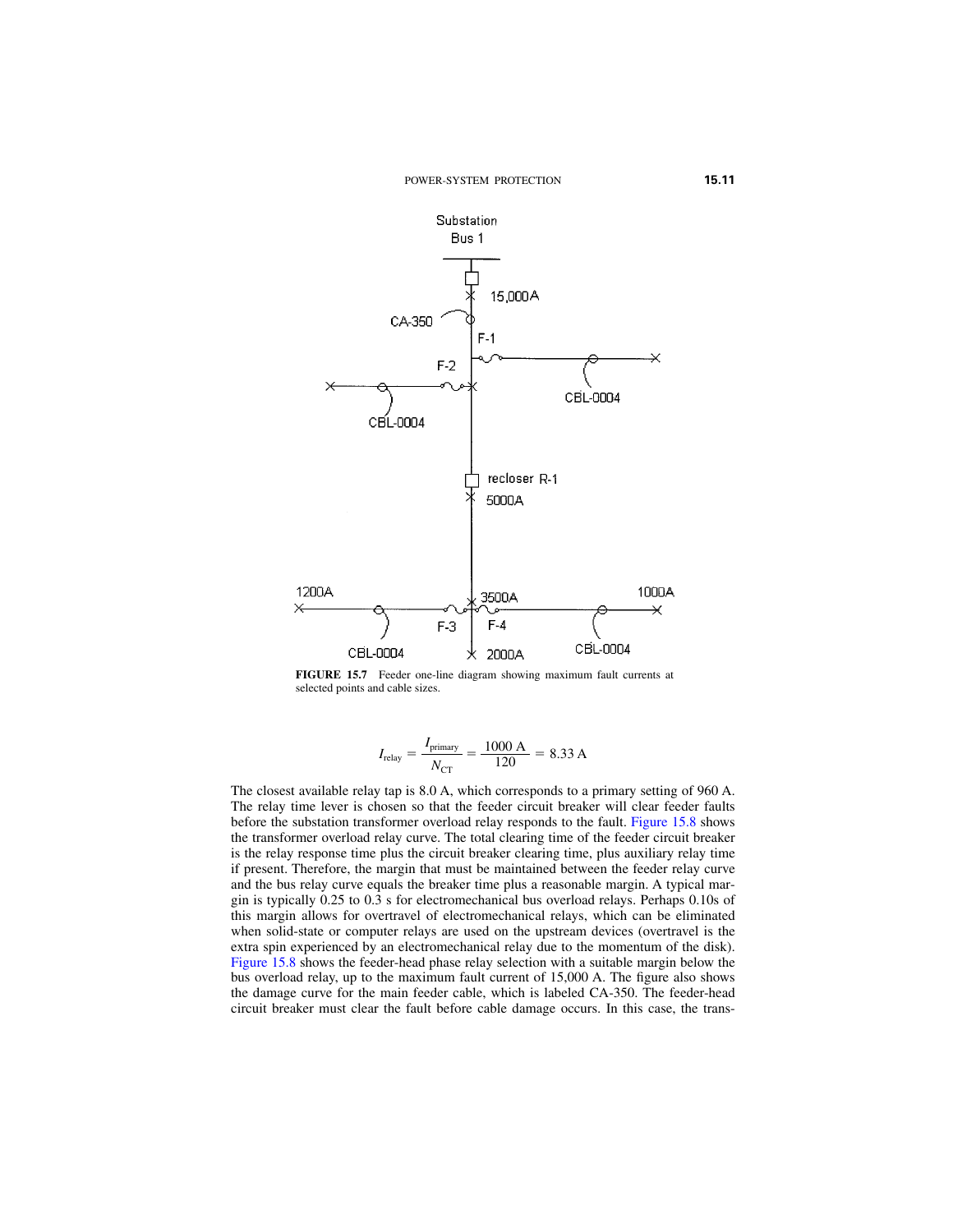

<span id="page-11-0"></span>**FIGURE 15.8** Time-current curve showing the coordination between the transformer overload relay, feeder-head relay, recloser slow trip, and line cable.

former overload relay will also protect the cable and will provide backup protection for the cable in the event of a failure of the feeder-head breaker.

#### *2. Select the Recloser Minimum Pickup and Timing Curve*

The recloser must sense and clear downstream faults before the feeder head relay senses the fault. The margin between the recloser clearing time and the feeder head relay sensing time is dependent on the recloser switching sequence and the type of feeder head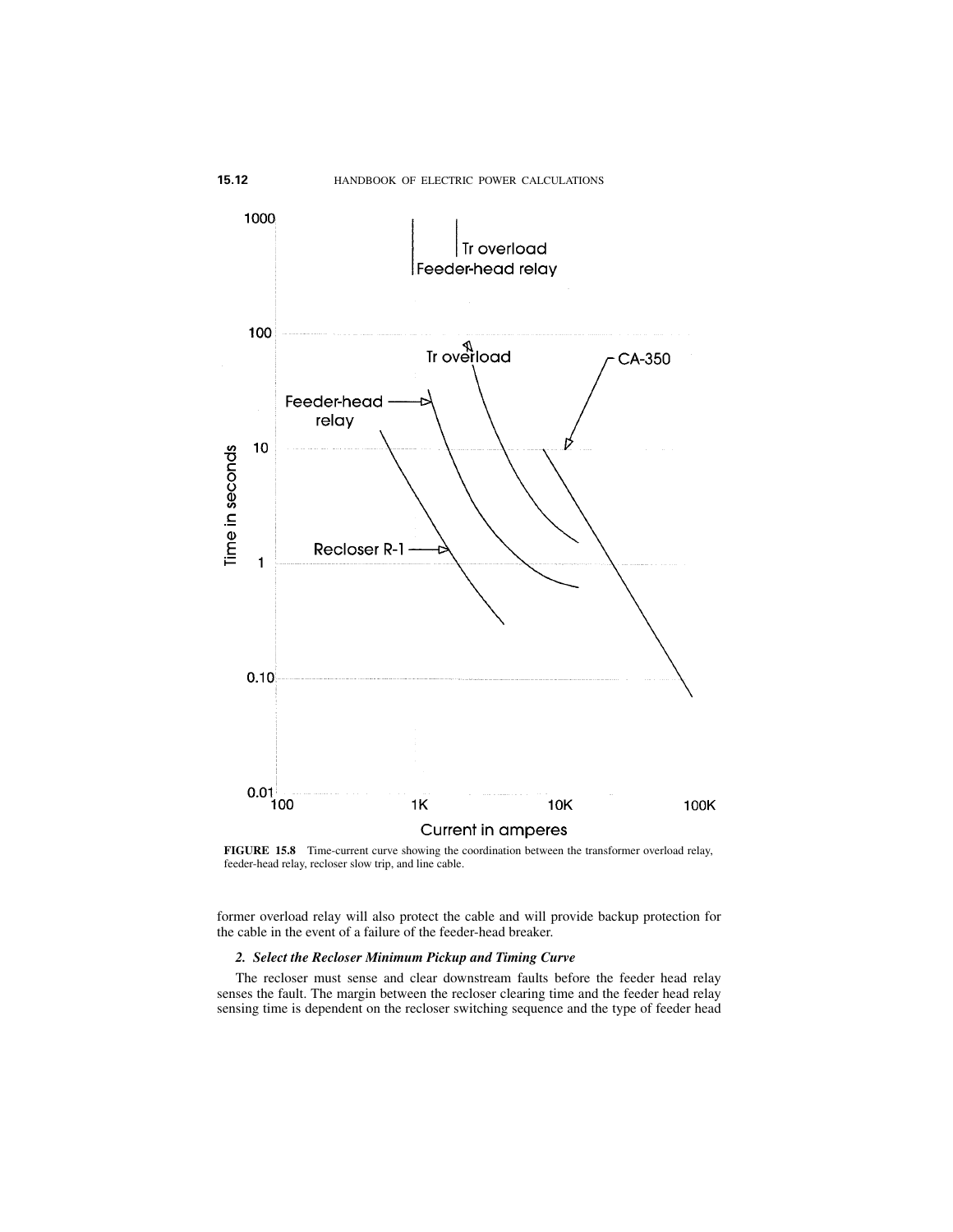relay. With electromechanical relays at the feeder head, the resetting time of the disk is important—during high current faults downstream from the recloser, the feeder head relay will respond with its disk traveling toward the trip position. When the recloser clears the fault, the disk on the feeder head relay will come to a stop and then reverse direction, going back toward the reset position. If the recloser closes back in on the fault before the feeder head relay resets, additional margin must be allowed between the recloser clearing time and feeder-head response curves.

Computer-based relays can be programmed to reset instantly and so are not subject to this increased margin. In a common situation, with electromechanical overcurrent relays, one fast trip on the recloser followed by two slow trips, and a 2-s delay to reclose, it has been found that coordination can be achieved by setting the recloser slow-trip clearing time to be less than 50 percent of the feeder-head-relay response time.

In this example, the peak-load current at recloser R1 is 275 A. A recloser minimum pickup setting of 560 A is therefore reasonable. The recloser would typically come with a selection of curves, which would be chosen to meet the margin requirement with the feeder head relay. Note that this margin is needed only up to a level of 5000 A, as the fault current will never exceed this value for faults beyond the recloser. This level of current marks the upper bound of the coordinating interval for this recloser-relay pair.

#### *3. Recloser-Fuse Coordination*

Any fuse downstream from the relay or recloser must melt and clear the fault before the relay or recloser senses the fault. A typical coordinating rule is that the total clearing time of the fuse must be less than 75 percent of the sensing time of the recloser or relay. The figure shows a variety of fuse curves sketched on top of the relay and recloser curves. Also shown on these curves is the largest current at which several of these pairs coordinate.

#### *4. Fuse-Fuse Coordination*

Downstream fuses must protect upstream fuses. The coordinating rule is similar to that in **(3):** The total clearing time of the downstream fuse must be less than 75 percent of the minimum melting time of the upstream fuse for coordination.

#### *5. Fast Trip Coordination*

Where it is desired to implement fuse saving through the use of a fast trip of a recloser or relay-circuit breaker, the coordinating rule is that the fast trip clearing time must be less than 75 percent of the minimum melting time of the fuse. This situation is shown in [Fig. 15.9.](#page-13-0)

Items 1–5 must generally be repeated several times to achieve overall coordination on the feeder. The distribution transformer fuses place a lower bound on the coordinating curves, while the substation bus overload relays (or substation transformer overload relays) place an upper bound on these curves. Additionally, fault clearing curves must be below cable damage curves. Depending on the line configuration and loading, it is sometimes not possible to achieve coordination over the full range of coordinating intervals, which can result in two devices responding to a single fault. The design should eliminate or minimize this lack of coordination.

The preceding items discuss the response of the fuses and phase relays on the feeder. A similar procedure should be followed for the residual relay settings on the recloser and feeder-head circuit breaker. As the balanced load current does not flow through the residual relay, this relay can be set more sensitively than the phase relays. This is desirable in order to sense the low current faults that can result from one of the phases going to ground through a high fault impedance. Fuses, of course, do experience the full load current, so it is difficult to coordinate fuses with residual relays, and these relays are often set with relatively slow response times at the higher current levels. The minimum pickup of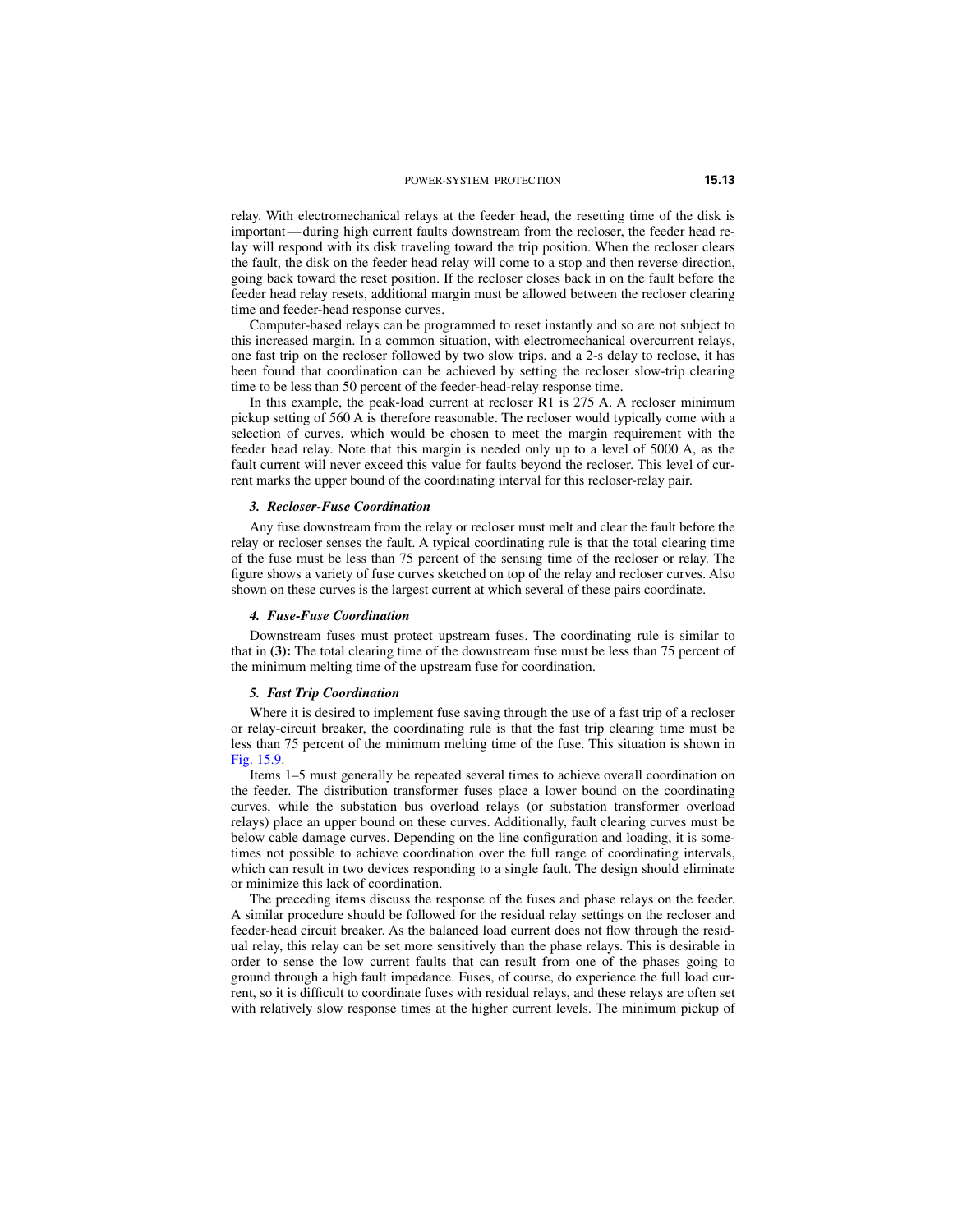

<span id="page-13-0"></span>**FIGURE 15.9** Time-current curve showing the coordination of the recloser fast and slow trips with sectionalizing fuse F-3.

residual elements must be above the level the relay will experience due to load imbalance, including the imbalance that is caused by the operation of a downstream fuse. A residual relay setting of approximately half of the phase load current level is reasonable in many cases. Residual relays will respond to faults that the phase relays do not sense, at the expense of some loss of selectivity. Nonetheless, there is some small but finite probability for the occurrence of high impedance faults that residual relays cannot detect. Specialized fault-detection relays for these events are under investigation.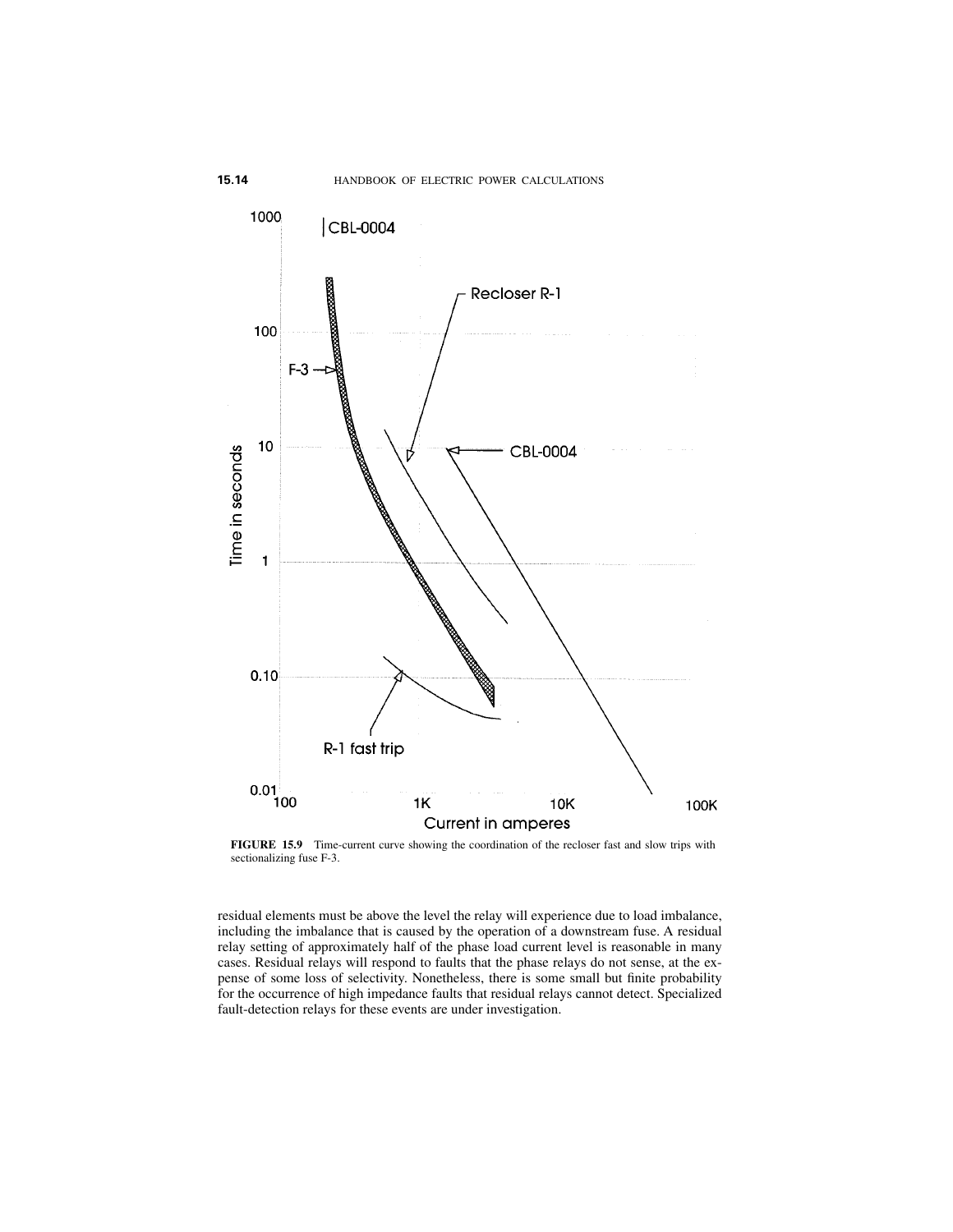<span id="page-14-0"></span>The coordination of low-voltage distribution systems is accomplished in similar fashion. A brief consideration of low-voltage distribution is included in Section 5.

## *DIFFERENTIAL PROTECTION*

Differential protection is applied on busses, generators, transformers, and large motors. Specialized relays exist for each of these applications, and their settings are described in the manufacturer's literature. Differential relays do require careful selection of current transformers. The full winding should be used when multiratio CTs are used in differential schemes, and other relays and meters should be fed from different CT circuits. Bus, generator, and large-motor differential schemes require matched sets of current transformers (with the same ratio and saturation characteristics) with suitable characteristics, while transformer differential protection requires CTs with limited mismatch.

Differential schemes are sometimes implemented on distribution busses with standard time overcurrent relays. An example of a single-phase differential scheme is shown in [Fig. 15.10.](#page-14-1) With the current transformers connected as shown, the relay will see no current when the bus is intact (and with no CT error), as illustrated in [Fig. 15.10](#page-14-1)*a* for a fault just outside the bus. During a bus fault, however, the relay will see the fault current divided by the CT ratio, as illustrated in [Fig. 15.10](#page-14-1)*b*. The differential relay will see current on an external fault if one or more of the CTs saturate. In order to successfully



b. Differential relay currents for a bus fault.

<span id="page-14-1"></span>**FIGURE 15.10** Example of a single-phase differential relay scheme.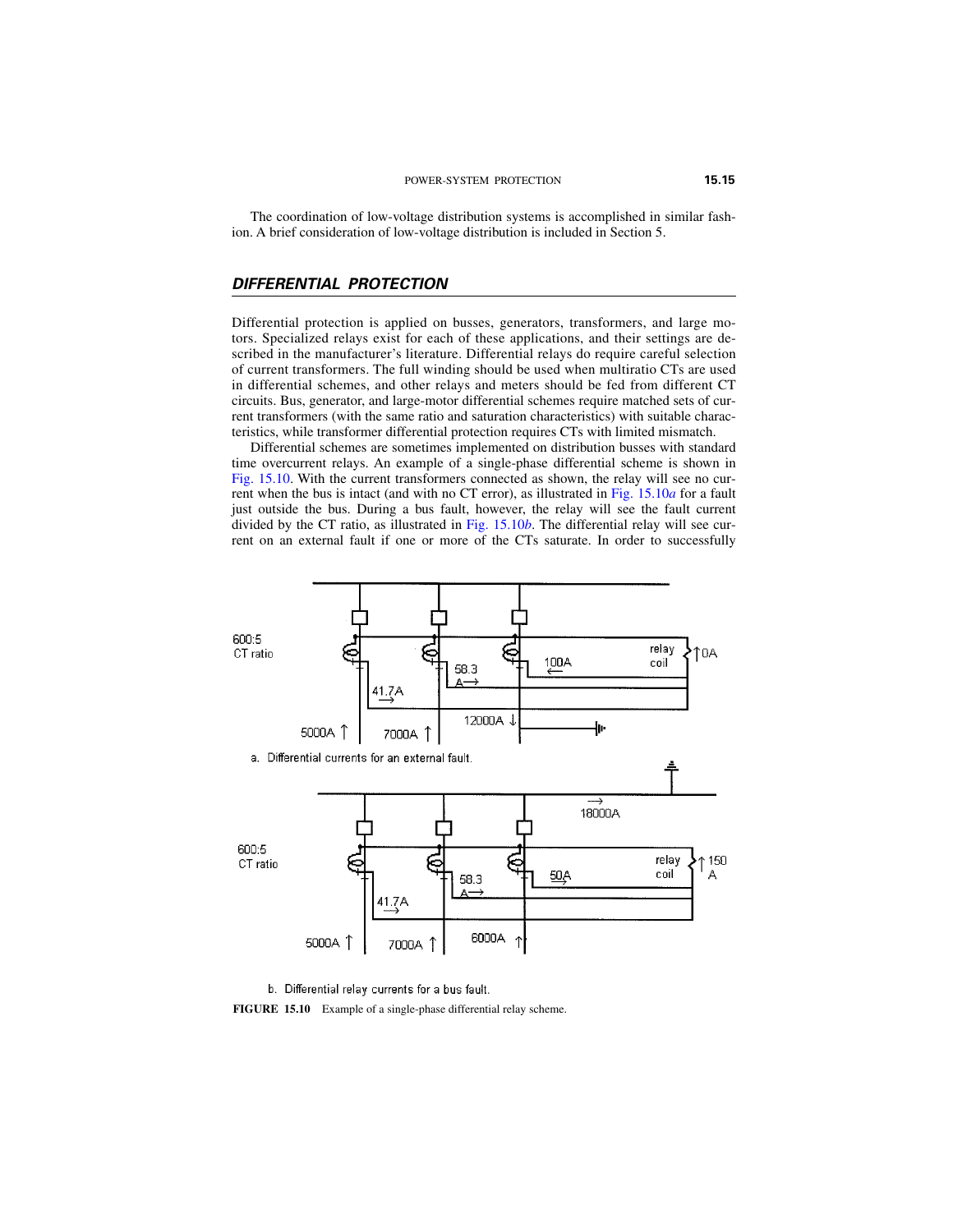<span id="page-15-0"></span>implement this differential scheme, the saturation of the current transformers must not operate the relay for the maximum external fault. AC saturation of the CT will be avoided if the CT excitation voltage remains below the knee voltage of the CT. For the CT nearest the fault (and most subject to saturation), this voltage is

$$
V_{\rm CT} = (I_{\rm f}/N_{\rm CT})(R_{\rm lead}K_p + R_{\rm CT})
$$

where

 $V_{\text{CT}}$  = the CT excitation voltage

 $I_f$  = the current in the primary of the CT nearest the fault

 $N_{\text{CT}}$  = the current transformer ratio in use

 $R_{\text{lead}} =$  the one-way lead resistance

$$
K_p=2
$$

 $R_{\text{CT}}$  = the current transformer resistance

This scheme can be adopted to three-phase systems using wye-connected CTs. In this case,  $K_p$  is 1 for three-phase faults, and 2 for single-phase–to–ground faults.

If the excitation voltage of this CT is less than the CT knee voltage, the CT error will be no more than 10 percent. Assume no error in the other CTs. The relay current will be equal to the error current—in other words, 10 percent of the current that would be delivered with no saturation. In this example, the CT nearest the fault would ideally deliver 100 A. With 10 percent error, this current is reduced to 90 A, so 10 A will flow in the relay coil. Select a relay setting of 10 A.

The sensitivity of the differential scheme will be the relay set current times the CT ratio—10 A  $\cdot$  120 = 1200 A. Determine if this setting will sense the minimum bus fault. The minimum bus fault will occur when the bus is fed only by the weakest system and the fault has some resistance. In this example, the weakest system supplies 5000 A to a bolted fault. If only this breaker is closed and fault resistance reduces the fault by 75 percent, 1250 A would be the minimum expected fault current.

Select the relay time delay to avoid relay misoperation on dc saturation of the CT. Typically, this might be a two- or three-time dial setting with an inverse time characteristic, for a distribution bus with no local generation. (Note: The sensitivity of this scheme is marginal. Relays designed specifically for differential operation will offer substantial improvements in sensitivity for little additional cost. Also, the sensitivity can be improved with this scheme if the CT error is significantly less than 10 percent.)

### *STEP DISTANCE PROTECTION*

Many transmission and subtransmission lines are protected with distance relays. These relays sense local voltage and current and calculate the effective impedance at that point. When the protected line becomes faulted, the effective impedance becomes the impedance from that point to the fault. A typical ohm distance characteristic is shown in [Fig.](#page-16-0) [15.11.](#page-16-1) The maximum torque angle is set to be near the angle of the line impedance, to provide highest sensitivity for *V*/*I* ratios at that angle. The relay is inherently directional and will not sense reverse faults, which would appear in the third quadrant in [Fig. 15.11.](#page-16-1) Also, the relay is less sensitive to load currents, which would be within 20 or  $30^{\circ}$  of the real axis in either direction. These desirable characteristics make distance protection popular. Distance protection is available for both phase and ground faults.

Step distance protection combines instantaneous and time delay tripping. Zone 1 is an underreaching element—any fault within Zone 1 is known to be on the protected line. When Zone 1 operates, the line is tripped instantaneously. However, Zone 1 will not oper-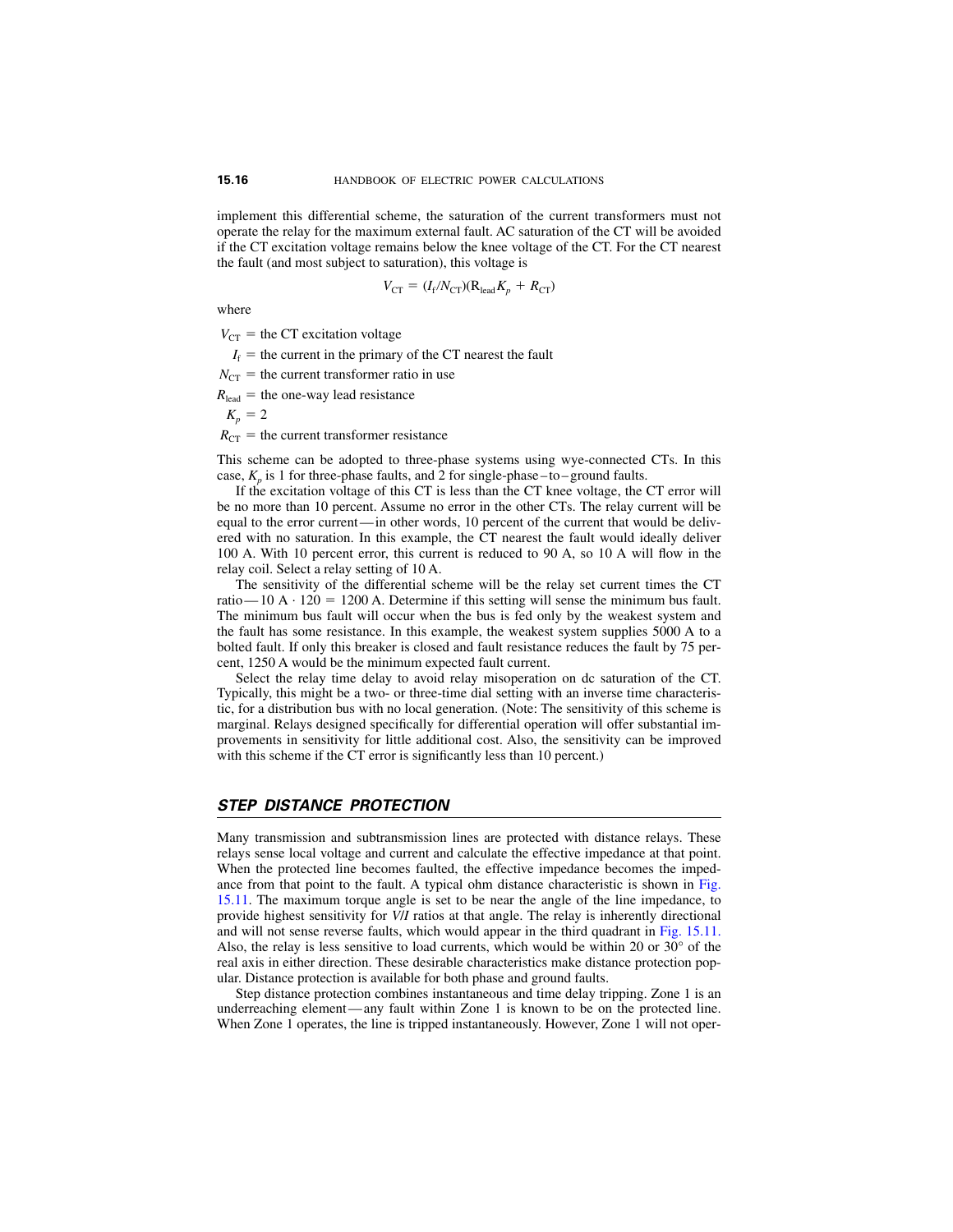<span id="page-16-1"></span>

**FIGURE 15.11** Distance relay ohm characteristic. Apparent impedances inside the circle will cause relay operation.

<span id="page-16-0"></span>ate for all line faults. Zone 2 is an overreaching relay—it is set so that operation is guaranteed if the fault is on the line. Zone 2, however, will operate for some external faults. Selectivity is maintained by delaying Zone 2 tripping so that external faults are cleared by downstream devices—bus differential relays for a fault on the next bus, or Zone 1 relays on the next line. The Zone 2 time delay should be set for the auxiliary relay time  $+$  circuit breaker time  $+$  margin. A margin of  $0.1-0.15$  s is considered adequate, so that the Zone 2 delay may be 0.25 seconds for a 6-cycle circuit breaker.

## **Example 15.8**

[Figure 15.12](#page-16-2) shows a typical example. We will consider the settings for line *PQ* at bus *P*. The impedance angle for all lines is 75°. The line length is 80  $\Omega$ . The distance relay at bus *P* is fed by current transformers rated at 2000 A:5 A and voltage transformers rated at 345 kV/200 kV Y:120 V/69 V Y. Set Zone 1 for 85 percent of this value (85–90 percent settings are typical for phase distance, slightly lower for ground distance):

> Zone 1 setting =  $0.85 \cdot 80 \Omega = 68 \Omega$ , primary ohm setting CT ratio  $= 2000/5 = 400$ VT ratio  $= 200,000/69 = 2900$ Relay setting = primary setting  $(\Omega) \cdot C T$  ratio/VT ratio  $= 68 \Omega \cdot (400)/(2900)$  $= 9.38$  relay ohms



<span id="page-16-2"></span>**FIGURE 15.12** Example of step-distance relay setting.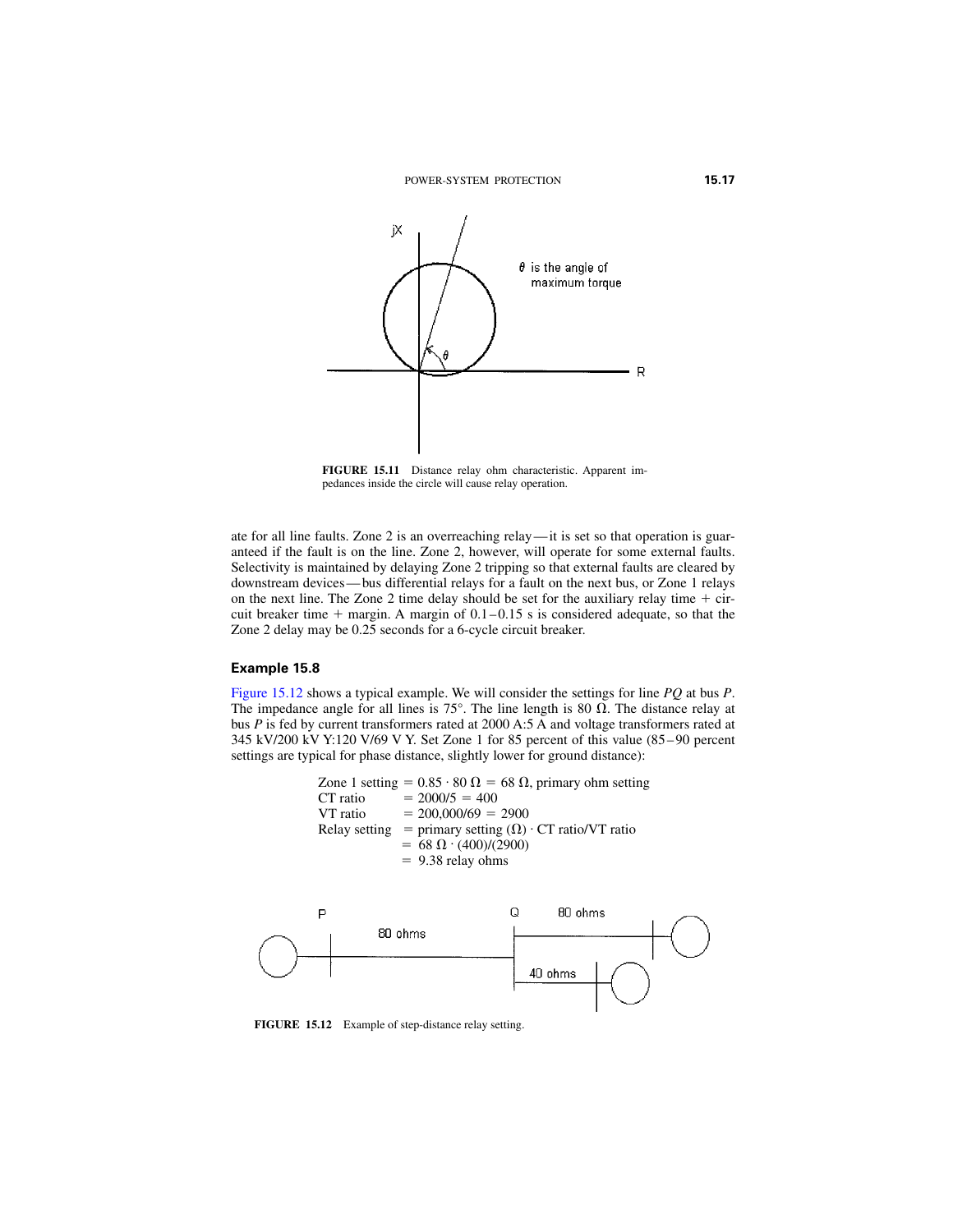Zone 2 setting  $=$  line length  $\cdot$  115 percent (minimum)  $=$  line length  $+$  0.5 · length of shortest next adjacent line (preferred)

The two next adjacent lines are 40 and 80  $\Omega$ , respectively. The shortest of these is 40  $\Omega$ . Half of that is 20  $\Omega$ . The setting 80 + 20  $\Omega$  = 100  $\Omega$  is greater than the minimum setting of 92  $\Omega$  (which guarantees seeing the entire line).

The relay setting is then

Zone 2 setting - 100 (primary) - 100 400/2900 -13.8 relay ohms

It must be noted that when the preferred setting is less than the minimum, the minimum must be selected. This means, however, that Zone 2 of the protected line is capable of reaching beyond Zone 1 of the short next line, so the time delay must be increased to avoid miscoordination.

Some schemes include a Zone 3 element for additional backup. Also, all bulk transmission lines include communications between line ends to provide instantaneous tripping for faults located at any point on the line.

### **Infeed Effect**

The infeed effect shortens the reach of distance relays for relays reaching beyond a junction point. Infeed effect is illustrated in [Fig. 15.13.](#page-17-0)

The apparent impedance to a distance relay at bus *P* is

$$
Z_P = \frac{V_P}{I_P}
$$

The bus voltage at *P* for a fault at *F* is

$$
V_P = Z_{PQ}I_P + Z_{QF}(I_P + I_R)
$$

The impedance sensed by the relay is then

$$
Z_P = \frac{V_p}{I_P} = Z_{PQ} + Z_{QF} \left( 1 + \frac{I_R}{I_P} \right)
$$

The fault at *F* therefore appears to be further away than it actually is. On two terminal lines, this effect is not particularly important. On three terminal lines, however, the infeed effect must be fully considered to ensure complete coverage of the line under all conditions.



<span id="page-17-0"></span>**FIGURE 15.13** Example of infeed effect.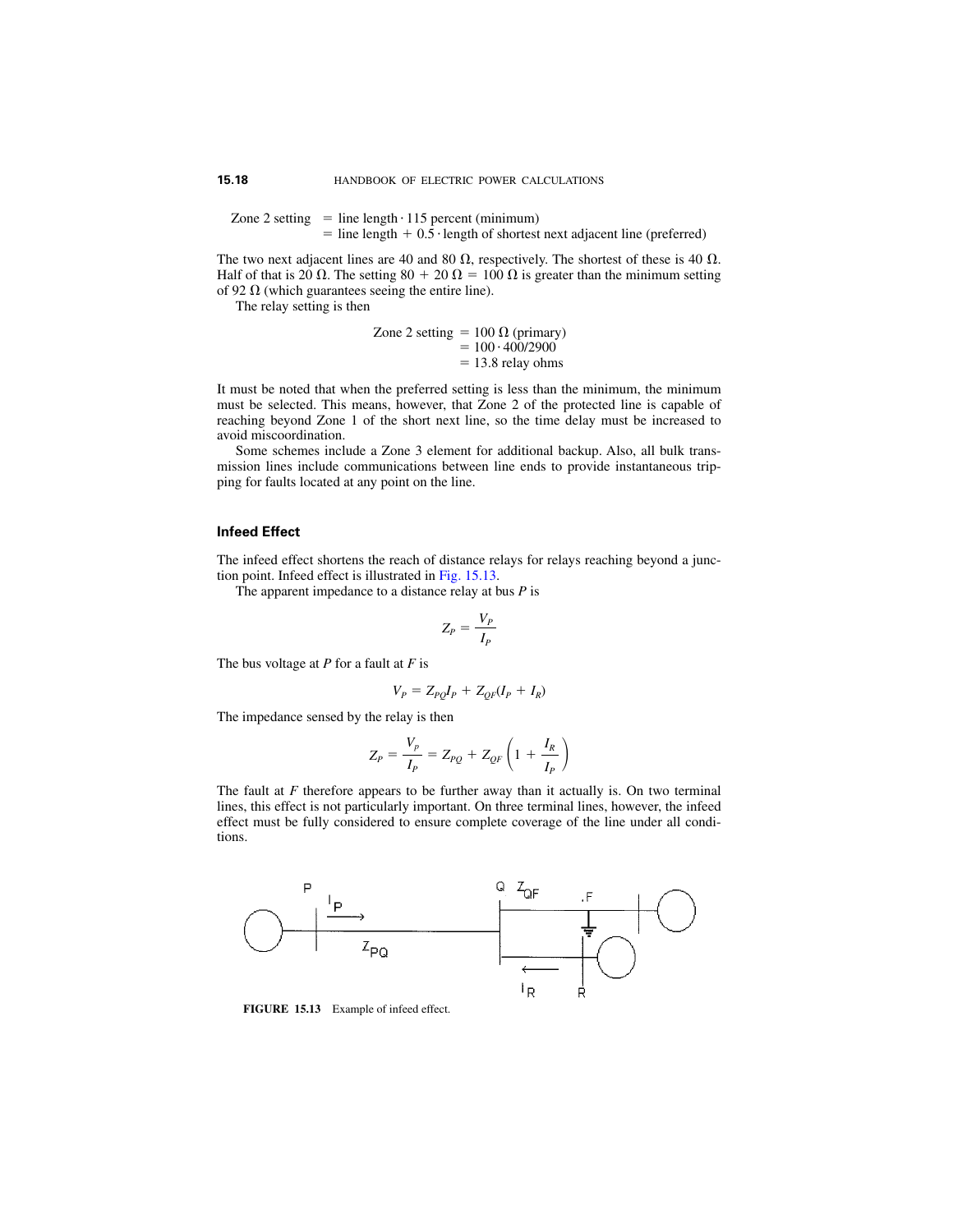# <span id="page-18-0"></span>*SMALL MOTOR PROTECTION*

Induction motors can be damaged by a number of events, including short circuits, overloads, voltage unbalance, undervoltage, and locked rotor conditions. Small motors (up to several hundred horsepower) are commonly protected by a combination of fast protection for faults and slower protection for the other situations. The lower current protection must protect the motor from thermal damage while allowing the high currents drawn by the normal starting transient. This protection is generally provided by a combination of motor starter with overload sensing and fuses or circuit breaker. It also must be recognized that motor starters have limited current-clearing capability and must be protected from fault currents above their interrupting rating.

As motor size increases, it becomes impossible to protect against locked rotor conditions and unbalance through the sensing of stator phase current magnitude, and additional protection functions are needed. Computer-based relays are available for these situations, and the setting of these relays is relatively straightforward.

#### **Example 15.9**

Provide protection for the 100-hp induction motor shown in the one-line diagram of [Fig.](#page-18-1) [15.14.](#page-18-1) System data:

Utility source: 13.2 kV, 80 MVA three-phase short-circuit capability.

Transformer XF2: 500 kVA, 13.2 kV:480 V delta-grounded wye.

Motor: 100 hp, 480 V, 0.85 pf, 85 percent efficient. Starting requires up to  $5.9 \cdot$  rated current for up to 8 s. Motor locked rotor thermal capability is 20 s.

#### *1. Calculate Rated Motor Current*

$$
I_{\text{rated}} = \left(\frac{\text{motor horsepower} \cdot (746 \text{w/hp})}{\text{power factor} \cdot \text{efficiency}}\right) \cdot \frac{1}{\sqrt{3} \cdot V_{\text{rated}}}
$$

$$
= \left(\frac{100 \cdot 746}{0.85 \cdot 0.85}\right) \cdot \frac{1}{\sqrt{3} \cdot 480}
$$

**UTIL-0001** 



<span id="page-18-1"></span>**FIGURE 15.14** One-line diagram for small motor protection.

$$
= 124 \,\mathrm{A}
$$

*2. Calculate the Motor Starting/Running Curve and the Locked Rotor Point*

See plot on [Fig. 15.15.](#page-19-0)

#### *3. Determine Motor Protection Characteristic*

The minimum pickup must be between 100 and 125 percent of the motor rated current. The delayed trip must be above the starting/running curve but below the locked rotor thermal limit. A low-voltage circuit breaker was selected with both thermal and magnetic trips, and a thermal pickup setting of 125 A, with the magnetic trip set at 6.75 times that value. The plot PD-0001 shows this characteristic.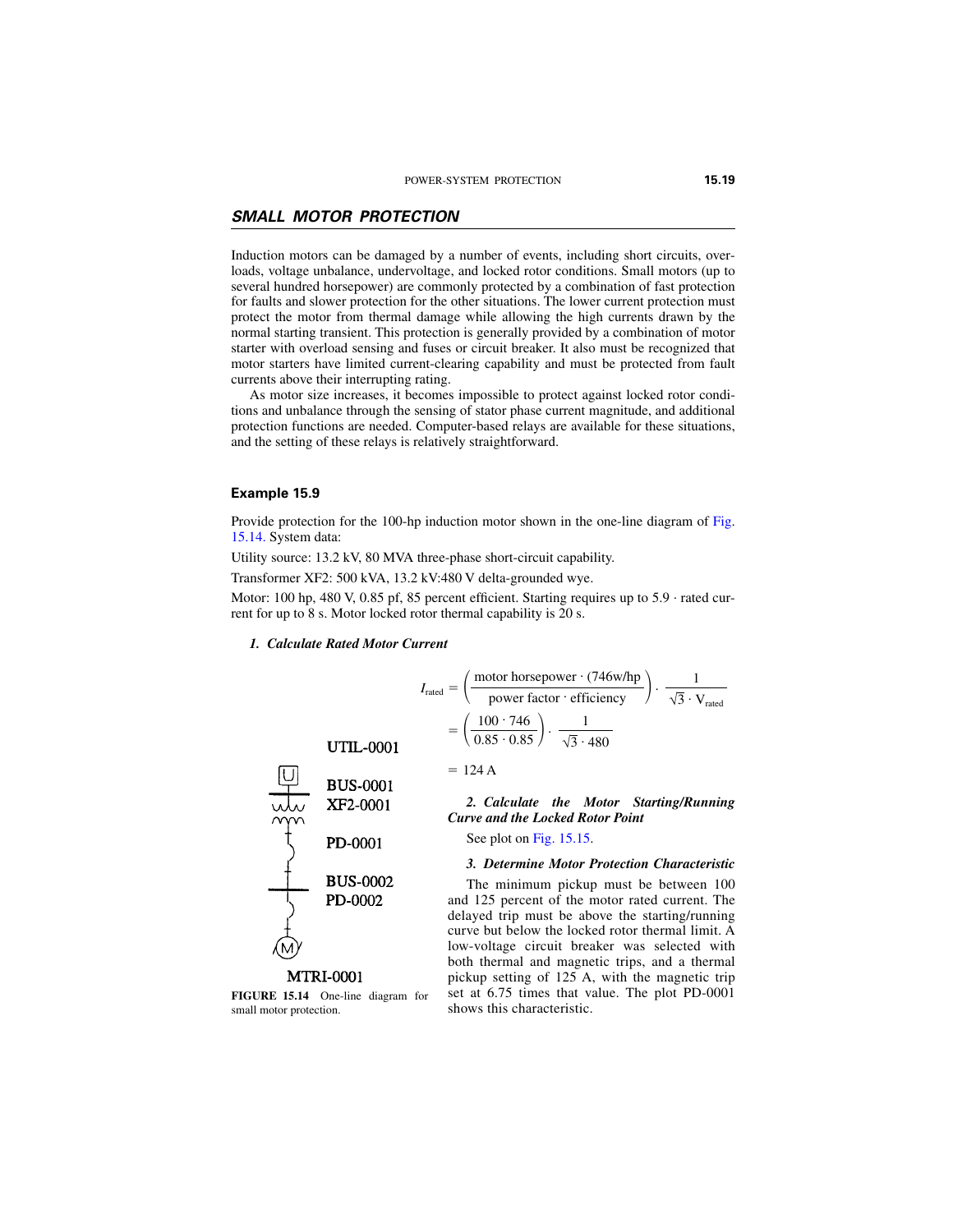

<span id="page-19-0"></span>**FIGURE 15.15** Time-current curve showing the coordination between motor MTRI-0001, motor protection PD-0001, transformer PD-0002, and the transformer damage characteristic.

#### *4.*

The motor protection must be faster than the transformer low-side circuit breaker, which in turn must protect the transformer from damage. The circuit-breaker characteristic is labeled PD-0002, while the curve XF-0001 shows the transformer damage characteristic.

[Figure 15.16](#page-20-1) shows similar protection provided by a motor starter with thermal overloads and fuse. The fuse in this case must protect the motor starter by interrupting currents above the starter clearing capability.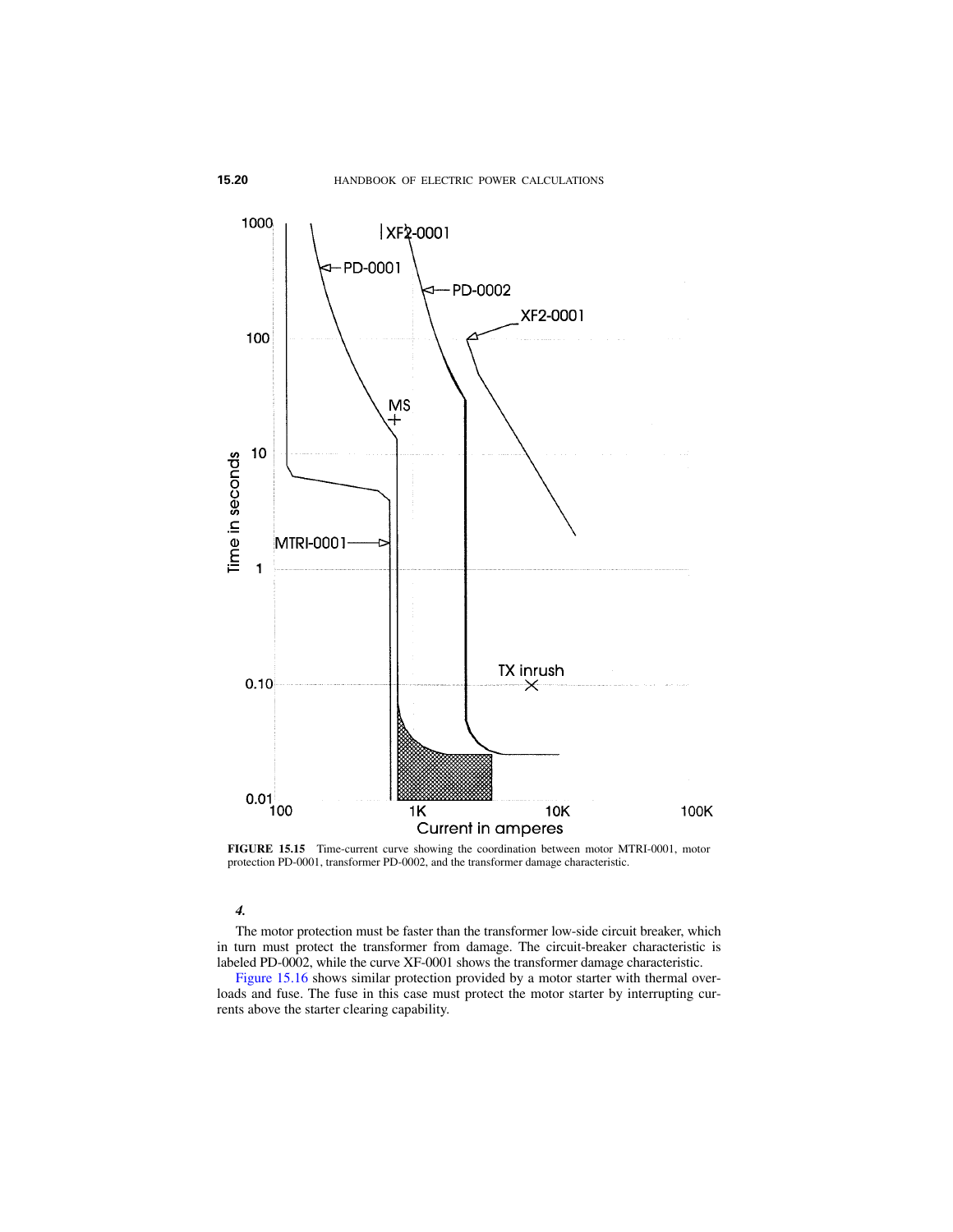<span id="page-20-0"></span>

<span id="page-20-1"></span>**FIGURE 15.16** Time-current curve showing motor characteristics, contactor/thermal overload characteristic PD-0003, and fuse curve PD-0004.

# *SUMMARY*

This chapter has described current and voltage transformer selection, and several common protection applications. Many protective functions exist that are not described in this chapter. Several excellent references are listed in the bibliography.